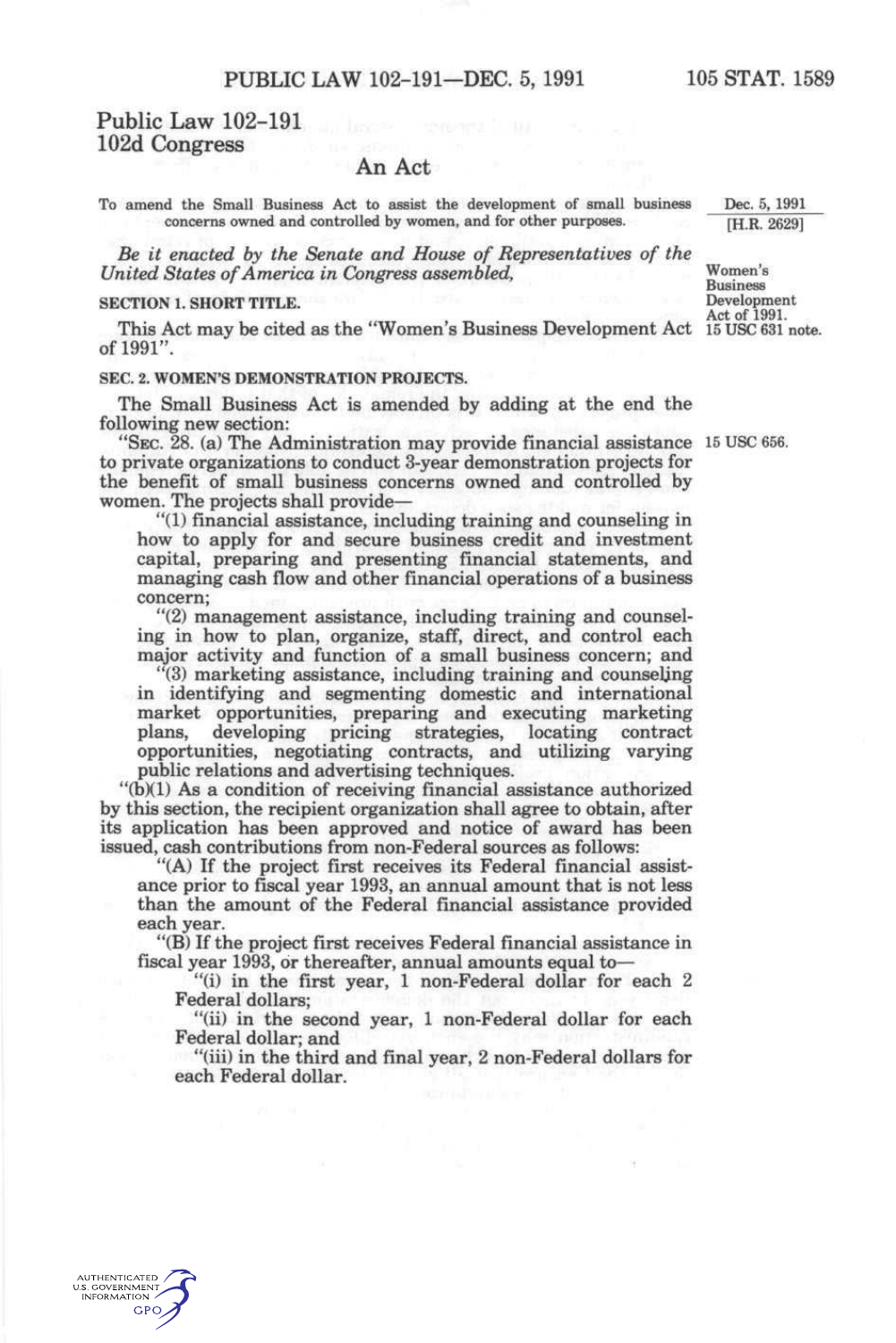"(2) Up to one-half of the non-Federal matching assistance may be in the form of in-kind contributions which are budget line items only, including but not limited to office equipment and office space.

"(3) The financial assistance authorized pursuant to this section may be made by grant, contract, or cooperative agreement and may contain such provision, as necessary, to provide for payments in lump sum or installments, and in advance or by way of reimbursement. The Administration may disburse up to 25 percent of each year's Federal share awarded to a recipient organization after notice of the award has been issued and before the non-Federal matching funds are obtained.

"(4) If any recipient of assistance under this section fails to obtain the required non-Federal contribution during any year of any project, it shall not be eligible thereafter for advance disbursements under paragraph (3) during the remainder of that project, or for any other project for which it is or may be funded. In addition, prior to approving assistance to such organization for any other projects, the Administration shall specifically determine whether the Administration believes that the recipient will be able to obtain the requisite non-Federal funding and enter a written finding setting forth the reasons for making such determination.

"(c) Each applicant for assistance under this section initially shall submit a 3-year plan on proposed fundraising and training activities, and may receive financial assistance under this section for a maximum of 3 years per site. The Administration shall evaluate and rank applicants in accordance with predetermined selection criteria that shall be stated in terms of relative importance. Such criteria and their relative importance shall be made publicly available and stated in each solicitation for applications made by the Administration. The criteria shall include—

"(1) the experience of the applicant in conducting programs or on-going efforts designed to impart or upgrade the business skills of women business owners or potential owners;

"(2) the present ability of the applicant to commence a demonstration project within a minimum amount of time; and

"(3) the ability of the applicant to provide training and services to a representative number of women who are both socially and economically disadvantaged.

"(d) For purposes of this section, the term 'small business concern' means a small business concern, either start-up or existing, owned and controlled by women, and—

"(1) which is at least 51 percent owned by 1 or more women; and

"(2) the management and daily business operations of which are controlled by 1 or more women.

"(e) There are authorized to be appropriated \$4,000,000 for each fiscal year to carry out the demonstration projects authorized by this section. Notwithstanding any other provision of law, the Administration may use such expedited acquisition methods as it deems appropriate to achieve the purposes of this section, except that it shall ensure that all eligible sources are provided a reasonable opportunity to submit proposals.

"(f) The Administration shall prepare and transmit an annual report, beginning February 1, 1992, to the Committees on Small Business of the Senate and House of Representatives on the effectiveness of all demonstration projects conducted under the

Appropriation authorization.

Reports.